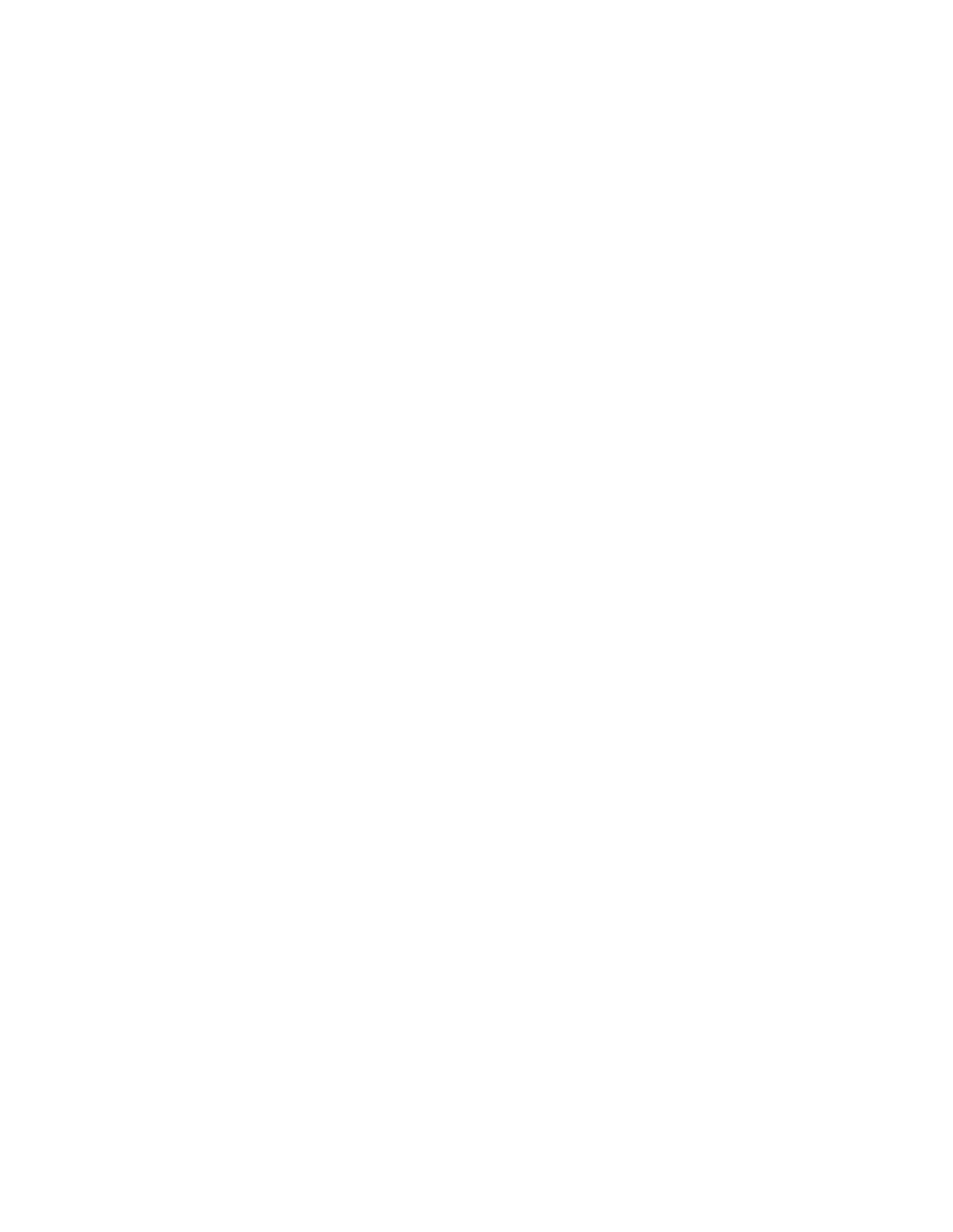

## **Table of Contents**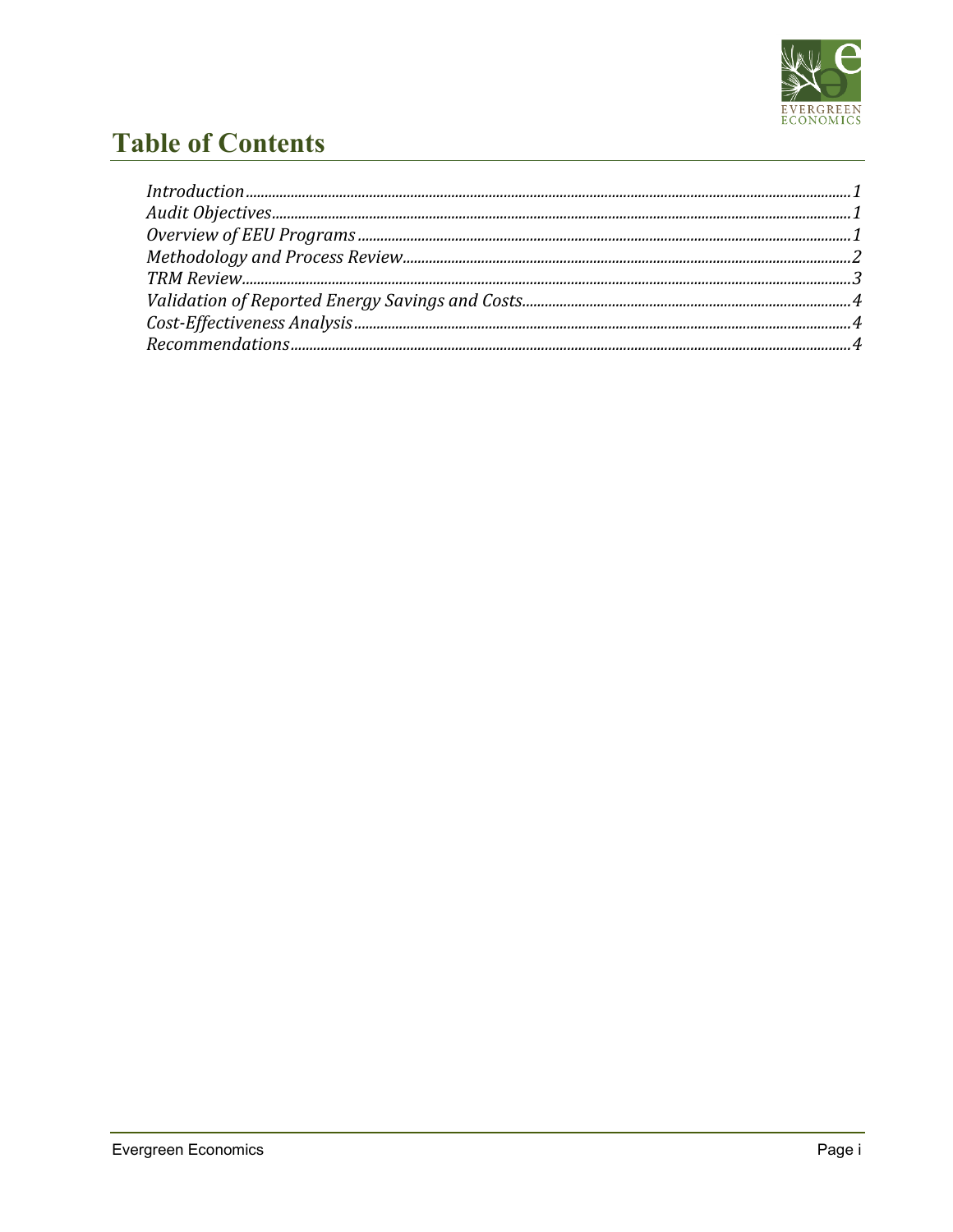

## **Introduction**

In April 2015, the Vermont Public Service Board (the Board) selected the Evergreen Economics team<sup>1</sup> (Evergreen) to serve as the Independent Auditor of the 2011-2013 reported energy and capacity savings and cost-effectiveness of programs delivered by the Vermont Energy Efficiency Utilities (EEUs) pursuant to 30 V.S.A. § 209(f)(12). The EEUs reviewed in this audit include Efficiency Vermont (EVT) and the City of Burlington Electric Department (BED), which deliver electricity and thermal-energy-and-process-fuel energy efficiency services to residential and business customers throughout the state of Vermont. Vermont Energy Investment Corporation (VEIC) operates as Efficiency Vermont under an Order of Appointment issued by the Board on 12/20/10. Oversight of the EEU programs is assigned to the Board by Vermont law. The Department of Public Service (Department) is a separate state agency that serves as the state's energy office and as the public advocate in proceedings before the Board. The programs reviewed in this report include all energy efficiency initiatives instituted by the EEUs during the latest three-year evaluation cycle consisting of January 1, 2011 through December 31, 2013. This document serves as the Report to the Legislature.

## **Audit Objectives**

The Board identified five main objectives for the Independent Auditor to review. Evergreen Economics conducted a review of:

- 1. The cost-effectiveness of the EEUs, including EVT's and BED's programs;
- 2. The reported energy and capacity savings achieved by EVT and BED;
- 3. The Efficiency Vermont Technical Reference User Manual (TRM) and the process for managing and updating it;
- 4. The database and other information compiled by VEIC that is used to develop and track savings claims and project costs;
- 5. The procedures and method used in the Department's savings claim verification process.

The remainder of this document outlines the methodology used by Evergreen to complete these objectives, in addition to all relevant savings and cost figures where necessary.

## **Overview of EEU Programs**

In Vermont, the two EEUs (EVT and BED) provide a variety of energy efficiency program offerings that save residential and non-residential Vermonters money and energy in their homes and businesses. From 2011 through 2013, EVT and BED implemented energy efficiency initiatives that can be grouped into three residential and two non-residential energy efficiency program categories, including:

l

<sup>&</sup>lt;sup>1</sup> The Evergreen Economics team consists of staff from Evergreen Economics and Michaels Energy.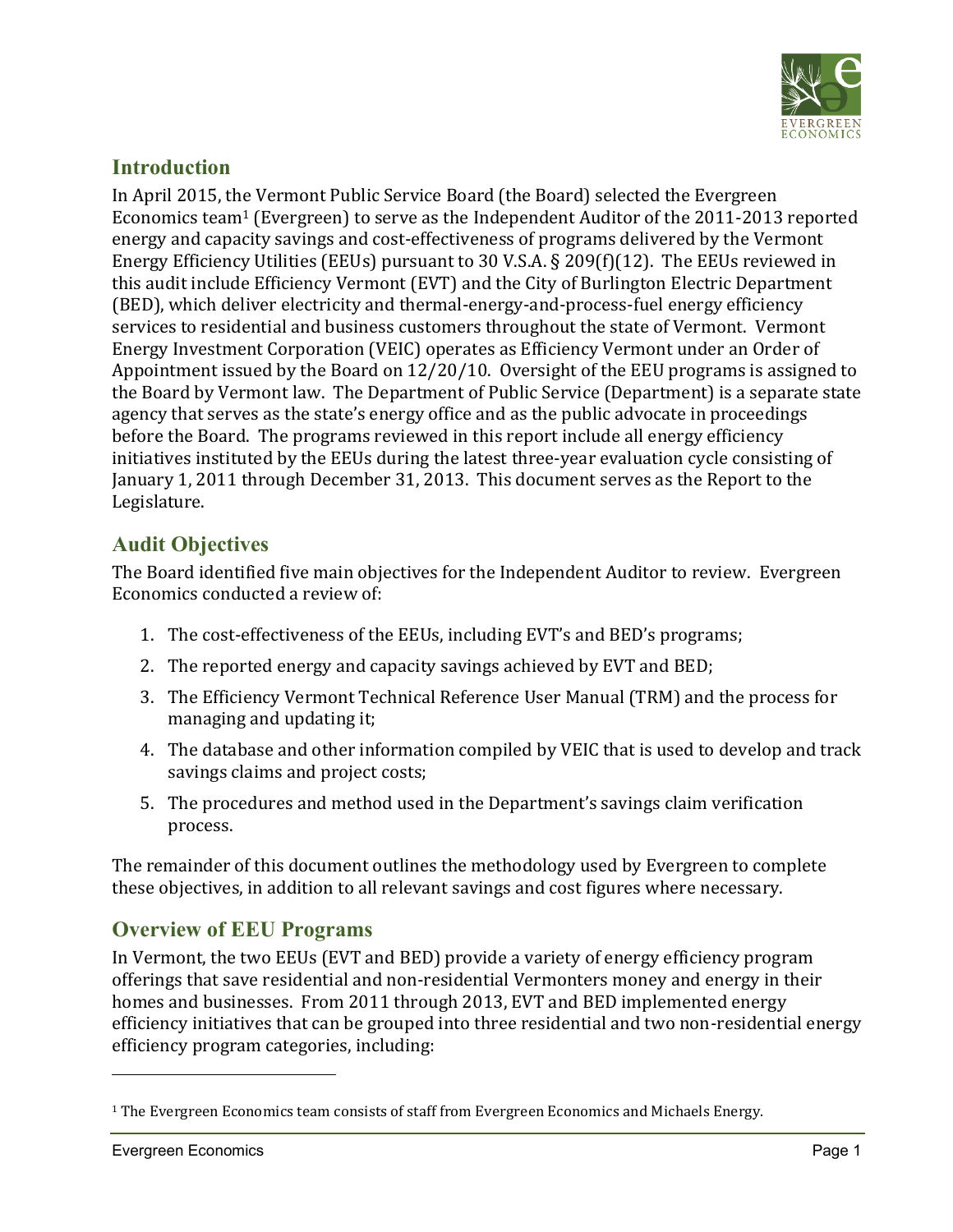

#### **Residential Sector**

- Residential New Construction
- Efficient Products
- Existing Homes

#### **Commercial & Industrial Sector**

- Business New Construction
- Business Existing Facilities

Between 2011 and 2013, EVT and BED spent over \$117 million on these energy efficiency initiatives. These initiatives resulted in nearly 323,825 MWh of energy savings, 62.3 MW of winter demand reduction, 43.8 MW of summer demand reduction, and over 276,186 MMBtu's in other fuel energy savings by Vermont residents and businesses.

| Year  | kWh         | Summer<br>kW | Winter<br>kW | <b>MMBtu</b> | <b>Incentive Costs Admin Costs</b> |              | <b>Total Program</b><br>Costs |
|-------|-------------|--------------|--------------|--------------|------------------------------------|--------------|-------------------------------|
| 2011  | 110,261,077 | 15,155       | 20.416       | 66.401       | \$22,934,804                       | \$19,379,324 | \$42,314,128                  |
| 2012  | 118,190,667 | 16,566       | 23,851       | 79.578       | \$19,982,247                       | \$17,581,919 | \$37,564,166                  |
| 2013  | 95,372,904  | 12,056       | 18,008       | 130,207      | \$16,637,386                       | \$20,567,707 | \$37,205,093                  |
| Total | 323,824,648 | 43.776       | 62,276       | 276,186      | \$59,554,437                       | \$57,528,950 | \$117,083,387                 |

#### **Table 1: Annual Results, Total EEU Portfolio**

## **Methodology and Process Review**

As part of this audit, Evergreen was tasked with reviewing the data tracking, evaluation and Technical Advisory Group (TAG) processes currently in place and with providing actionable recommendations for improvement. Our review of these program and evaluation processes included an assessment of the following:

- TAG process for updating the TRM;
- Data management and reporting by the EEUs; and
- The Department's savings verification process.

For our review of the TAG process, data management procedures and savings verification processes, we conducted a series of interviews with staff at the Department, EVT, BED and West Hill Energy and Computing, Inc. (West Hill). West Hill is currently the independent evaluator contracted by the Department to review and verify annual project savings for EVT and BED. We also reviewed the 2013 EVT Verification report submitted to the Department by West Hill and TAG documentation provided by VEIC.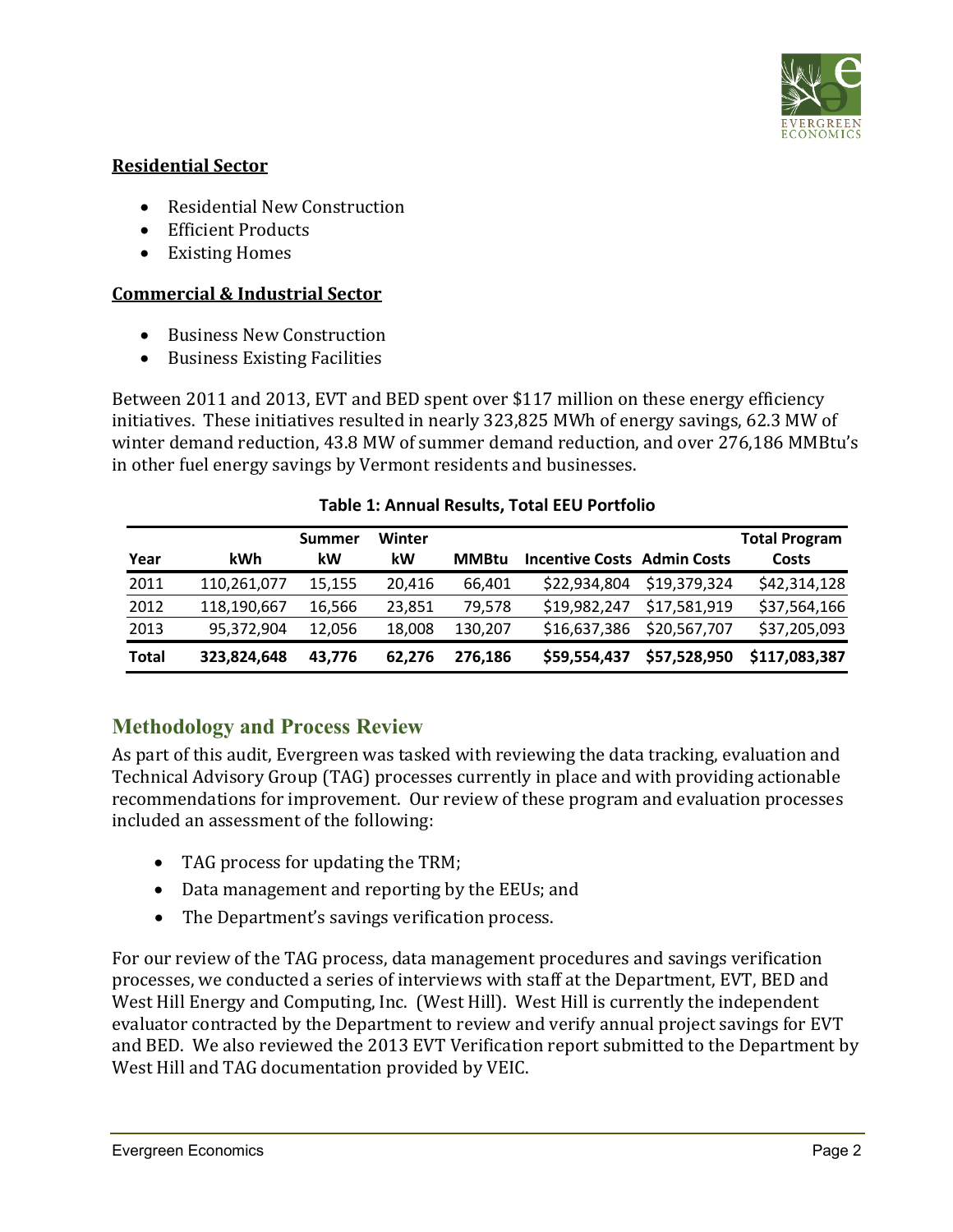

Overall, the TAG process is highly regarded by parties involved and seems to work well. Our review of TAG documentation indicates a thorough tracking system is in place to monitor the status of proposed updates, action items for TAG members and records of TAG decisions. While EVT drives the TRM update process, the existing checks and balances built into the process could be enhanced by greater involvement of Department staff. For example, greater involvement could occur when TRM revisions are explored or through occasional comprehensive review of TRM assumptions by a third party that reports to the Department.

EVT and BED each maintain a program tracking database that stores all relevant project data, and Evergreen was provided with a copy of both EVT's and BED's databases. Both databases are complete, but the EVT database is much more complex, with numerous linked tables. For both EEUs, Evergreen found that the savings values calculated using the two datasets did not match the evaluation report savings claims for some programs. We attribute this to the fact that the data provided came from live databases that are continually changing. Therefore, we recommend that the EEUs maintain a frozen copy of the tracking database provided to the evaluator and store this dataset in a predetermined location prior to the auditor's involvement so that both the auditor and evaluator have the opportunity to work from identical datasets as well as to expedite the audit process.

Evergreen reviewed the savings verification process for EVT and BED conducted annually by the independent evaluator for the Department. We learned during our interviews with the Department and EEU staff that there is an effort underway to investigate the cost-benefits and make subsequent recommendations regarding the coordination of the forward capacity market (FCM) evaluation and EEU project verification for EVT, to allow for more rigorous evaluation that includes additional opportunities for on-site verification. BED already uses this approach for its projects, and we believe EVT could benefit from coordinated evaluation timelines and a more rigorous verification approach that includes additional on-site verification visits.

## **TRM Review**

One of the key components of the energy efficiency implementation and evaluation processes in Vermont is the Efficiency Vermont Technical Reference User Manual (TRM). The TRM contains a substantial list of measures with methods on how to calculate energy savings for each measure. The TRM lists most of the assumptions used to determine savings, in addition to the algorithms and other auxiliary information such as incremental cost, free ridership rates and operation and maintenance (O&M) savings.

Deemed savings values are well documented, reasonable and consistent with industry practices found in other jurisdictions. A majority of the measures in the TRM are algorithm based, which is a generally more accurate savings calculation methodology than strictly deemed values. Algorithms allow for specific customer inputs, which improve savings estimation accuracy by tailoring the values to match more closely with specific customer conditions.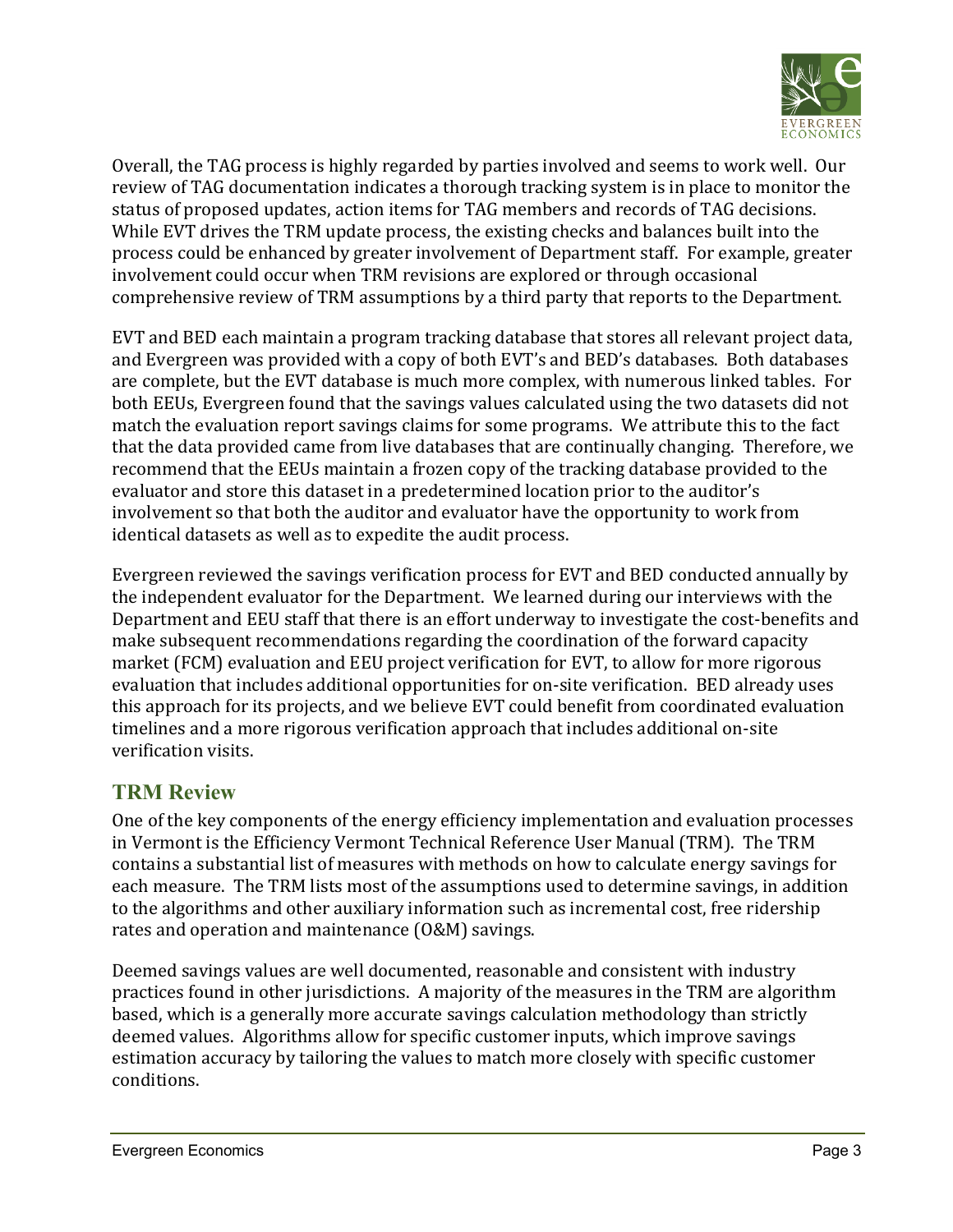

## **Validation of Reported Energy Savings and Costs**

Evergreen was also tasked with reviewing and validating the energy savings (kWh), demand reduction (kW), and cost values reported in all evaluation reports filed by EVT and BED for program years 2011, 2012 and 2013. Evergreen verified the savings amounts reported by the independent evaluator for each program year by reviewing an extract of each EEU's program participant database and replicating the savings amounts listed.

Given that adjustments were made to the program tracking databases continuously over time, our savings replication effort was completed to within an acceptable margin of error (i.e., within 1-2 percent of savings reported in the original annual report) for most programs; however, the data provided for BED's Efficient Products program deviated from this trend with calculated energy savings only amounting to 88 percent of claimed savings. Consequently, our calculation of total residential sector energy savings was 10 percent lower than BED's reported claims, and the calculated savings of the combined portfolio of BED programs was off by 5 percent. For future audits, we recommend that both EVT and BED save the same version of each program tracking database provided to the independent evaluator in addition to the most current database so as to ensure that all evaluation and audit activities are using identical data, as well as to expedite the audit process. The results of the replication activity are discussed in more detail in the Management Letter.

Additionally, we reviewed the evaluation reports and associated site reports for program years 2011-2013. We found project documentation to be adequate; however, there were several areas that should be addressed in more detail in future evaluations.

## **Cost-Effectiveness Analysis**

The Evergreen analysis found that the EEU program portfolio was cost-effective between 2011 and 2013 using the Program Administrator Cost Test (PACT), Total Resource Cost Test (TRC) and Societal Cost Test (SCT). Additionally, efficiency initiatives reported by sector and EEU in Table 2 were also found to be cost-effective with benefit-cost ratios exceeding 1.00 in all cases.

|                            | <b>Program Administrator</b> | <b>Total Resource Cost Test</b> | <b>Societal Cost Test</b> |
|----------------------------|------------------------------|---------------------------------|---------------------------|
|                            | <b>Cost Test (PACT)</b>      | (TRC)                           | (SCT)                     |
| <b>Total EEU Portfolio</b> | 3.05                         | 2.66                            | 3.51                      |

### **Recommendations**

There are several overarching findings from the audit of the 2011-2013 EEU program activities. While we have a number of recommendations on how the evaluation process can be improved, it is important to discuss these within the overall context of the work that has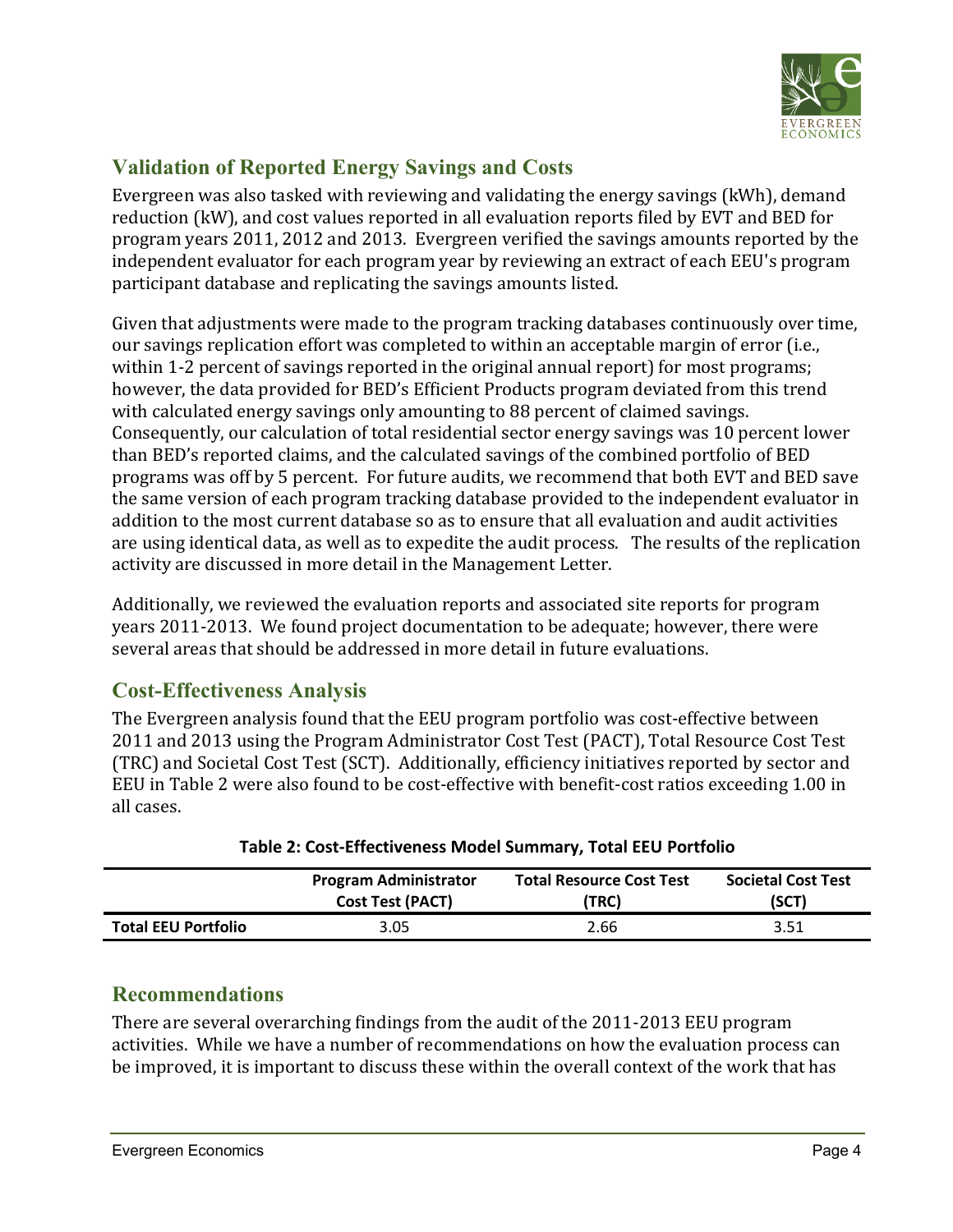

been completed by the Vermont EEUs and the independent evaluator. Specifically, all recommendations should be considered within the context of these overall findings:

- Evaluation reports reviewed were of high quality and conformed to the standard practices of the evaluation industry.
- The TAG process is highly regarded by parties involved and seems to work well. Our review of TAG documentation indicates a thorough tracking system is in place to monitor the status of proposed updates, action items for TAG members and records of TAG decisions.
- Savings estimates are accurate. The savings databases examined for EVT and BED yielded energy savings totals to within a few percentage points of the reported savings noted in the evaluation reports filed by the EEUs. Furthermore, savings estimates are consistent with TRM guidelines.

Our review of the evaluation reports, savings estimates, and program processes identified several areas where improvements can be made. Related recommendations are summarized below.

- **The EEUs should maintain a frozen copy of the program tracking database/s provided to the evaluator that is consistent with annual reported savings values for future audits.** Evergreen was able to verify energy savings to within an acceptable margin of error for most programs; however, deviations from the reported savings numbers were found. For future audits, we recommend that both EVT and BED save the same version of each program tracking database provided to the evaluator and make it readily available for the independent audit prior to the audit process beginning. This will ensure that all evaluation and audit activities are using identical data, and that the process is more fluid. By providing both sets of data, the auditor will be able to determine where significant changes in savings occurred, and this will inform the TRM and measure review process.
- **EVT should continue to pursue efforts to investigate coordinating the FCM evaluation with the annual project verification.** The resulting evaluation would have the potential to be more rigorous while continuing to meet ISO New England evaluation requirements. Should this prove to not be feasible, EVT and the evaluator should consider beginning the evaluation earlier in the calendar year with a preliminary sample of projects. As general sector and end-use trends are unlikely to change significantly, this earlier start will allow the evaluator a longer timeframe in which to conduct a more rigorous analysis.
- **The evaluation of EVT's energy efficiency initiatives should begin earlier in the year.** An earlier start will allow the evaluator to complete a more rigorous analysis, by affording them more time to conduct additional site visits and complete more in-depth engineering analyses. It is appropriate for the evaluator to draw a preliminary sample of projects from the first part of the year, which allows for some on-sites to be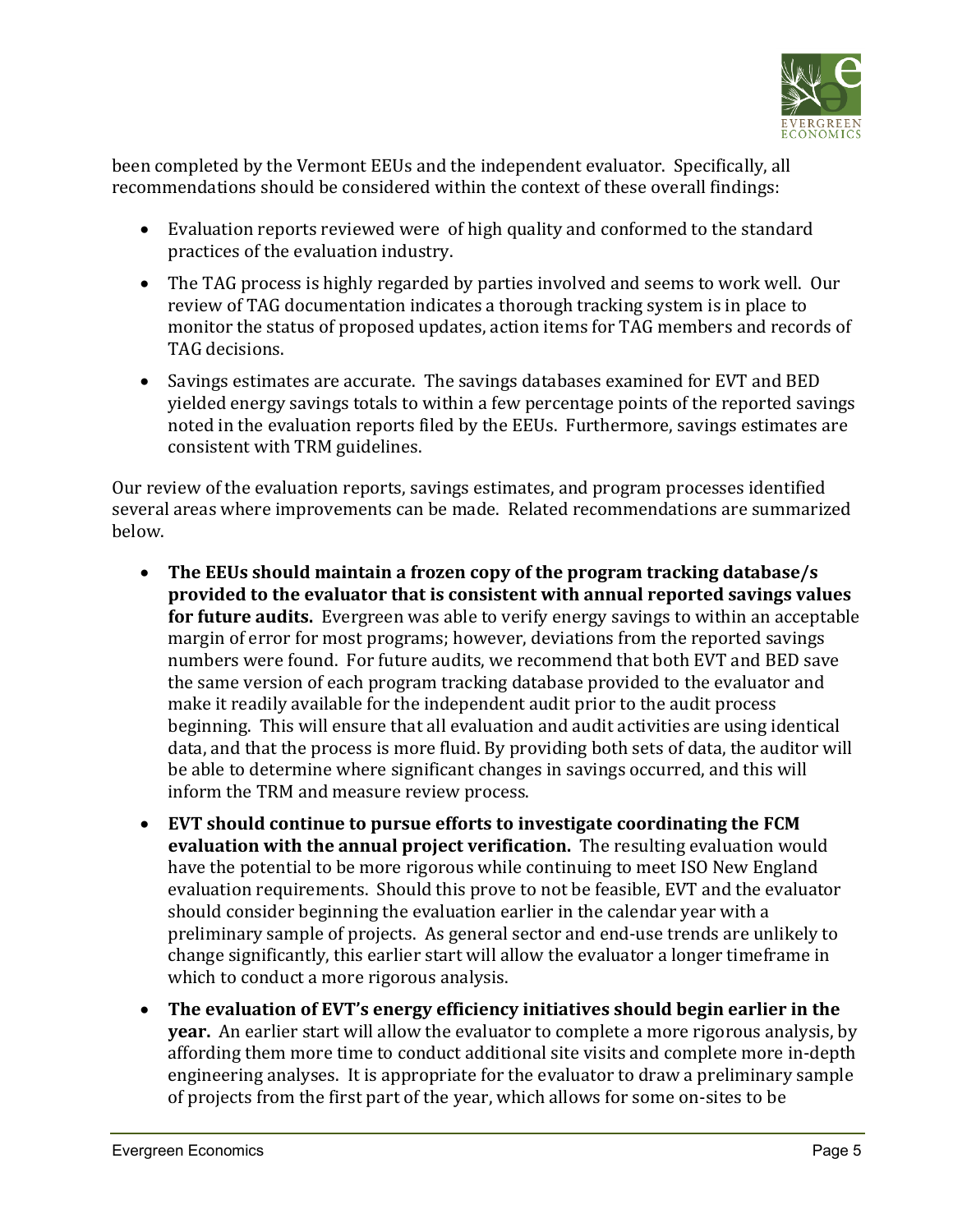

completed by the end of the year. The on-site sample can then be supplemented at the beginning of the following year to incorporate projects completed in the latter part of the prior year.

- **EVT should explore whether more project-specific data can be incorporated into its savings calculations**. This will produce more accurate savings estimates and lessen reliance on TRM assumptions, which should only be used where this information is not readily available. For two of the three years reviewed, the EVT evaluation report highlighted that parameters or assumptions from the TRM were being applied to applications or equipment for which they were not originally intended. This is an ongoing issue that needs to be addressed.
- **For all new TRM measures, EVT should allow sufficient time for TAG members to thoroughly review proposals for updates to the TRM.** Allowing more time for review will mean that TAG members are better prepared to discuss updates and can arrive at conclusions that all parties feel confident about.
- **The Board should reconsider the advisability of relying on an EEU functionally driving the TRM process.** The process seems to be working well, but there is a potential structural conflict of interest in having the program implementer also managing the TRM and the update process. One solution would be to hire an independent third party to conduct periodic in-depth reviews of the TRM.
- **The level of detail included in the individual site reports should be expanded.**  While we found the site reports provided to adequately describe the general evaluation approach, changes made to the analysis, and the resulting impact on the savings estimates, we encourage the level of detail to be expanded even more. In many cases, the specifics of the evaluation process or findings are unclear. Specifically, on-site findings from the FCM evaluation and information from customer interviews (such as operating hours of the individual areas from energy data loggers, or self-reported hours of operation) were not included in the report text.
- **Future reports should adopt a more consistent structure.** While the most critical information was always included in each report, the inconsistency across programs and projects sometimes made the location and interpretation of the information more difficult. It is possible that this inconsistency is due in part to the many individuals and companies that completed individual project evaluations. Verification reports should clearly label which projects are custom and which are prescriptive; this would help facilitate the audit process.
- **The evaluator should put in a good faith effort to determine the project savings, even if the documentation level is poor or non-existent.** In our review, we found a number of evaluated projects that had energy savings reduced due to lack of documentation. Although the Evergreen team does applaud the evaluator's stance on requiring sufficient documentation, the evaluator should take the additional steps necessary to determine the correct savings estimates whenever possible. If, due to